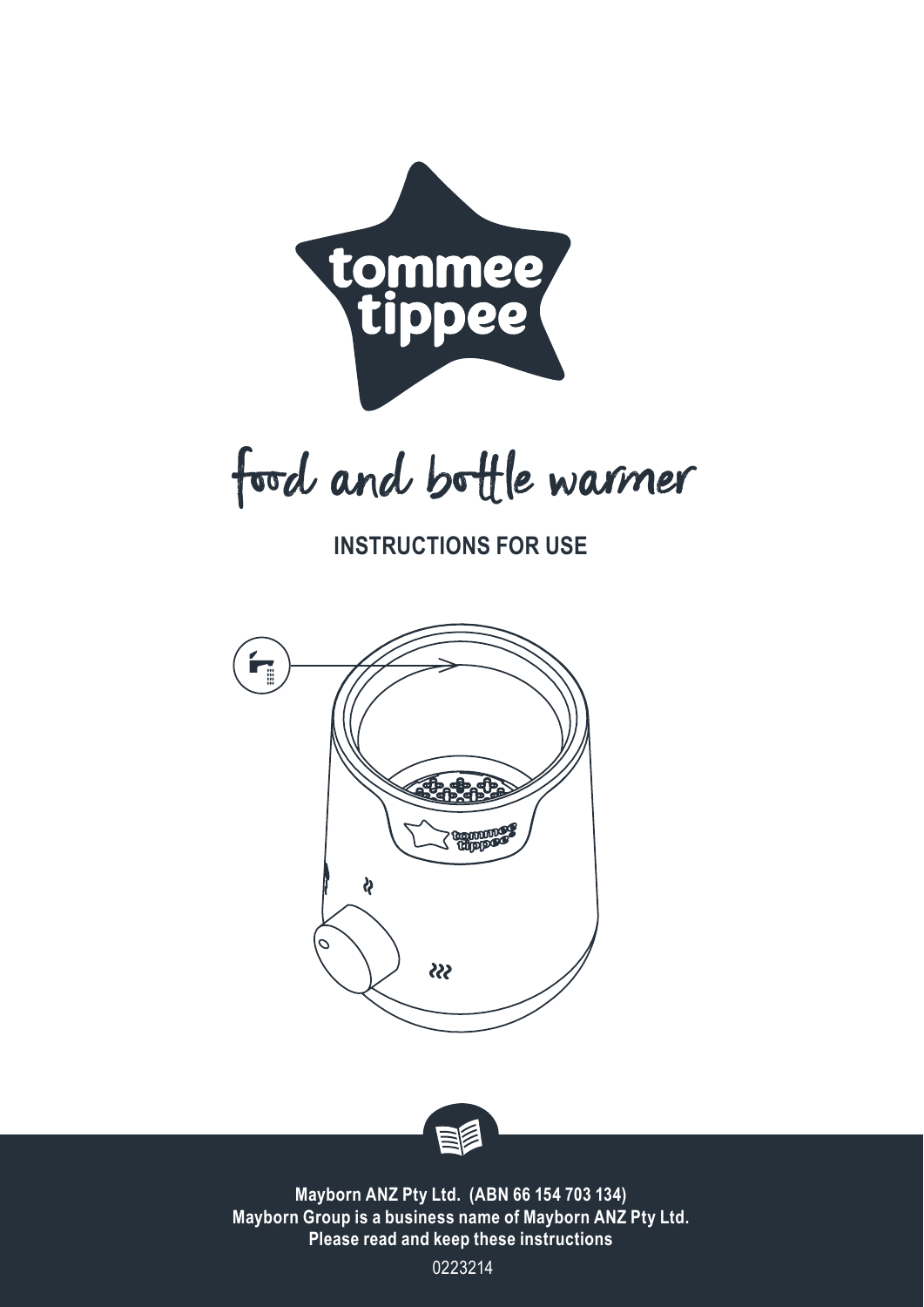# **IMPORTANT WARNINGS!**

These instructions can also be found at www.tommeetippee.com

## **Keep this instruction sheet for future reference as it includes important information.**

This appliance is intended to be used in household and similar applications such as: staff kitchen areas in shops, offices and other working environments; farm houses; by clients in hotels, motels and other residential type environments; bed and breakfast type environments. Do not use outdoors. Before plugging in the food and bottle warmer for the first time ensure that the voltage is compatible with your electricity supply by checking the label on the base of the unit. Ensure water has been added to the unit before switching the unit on. Do not immerse in water. To protect against fire, electric shock and injury to persons do not immerse cord, plugs or other parts of the unit in water or other liquid. Misuse of the product may result in the risk of fire, electric shock and/or personal injury. This appliance can be used by persons aged 14 years and above if they have been given supervision or instruction concerning use of the appliance in a safe way and understand the hazards involved. CAUTION: To prevent damage to the appliance do not use alkaline cleaning agents when cleaning, use a soft cloth and a mild detergent. Cleaning and user maintenance shall not be made by children unless they are aged 14 years and above and supervised. Keep this appliance and it's cord out of the reach of children. This appliance is not intended for use by persons (including children) with reduced physical, sensory or mental capabilities, or lack of experience and knowledge, unless they have been given supervision or instruction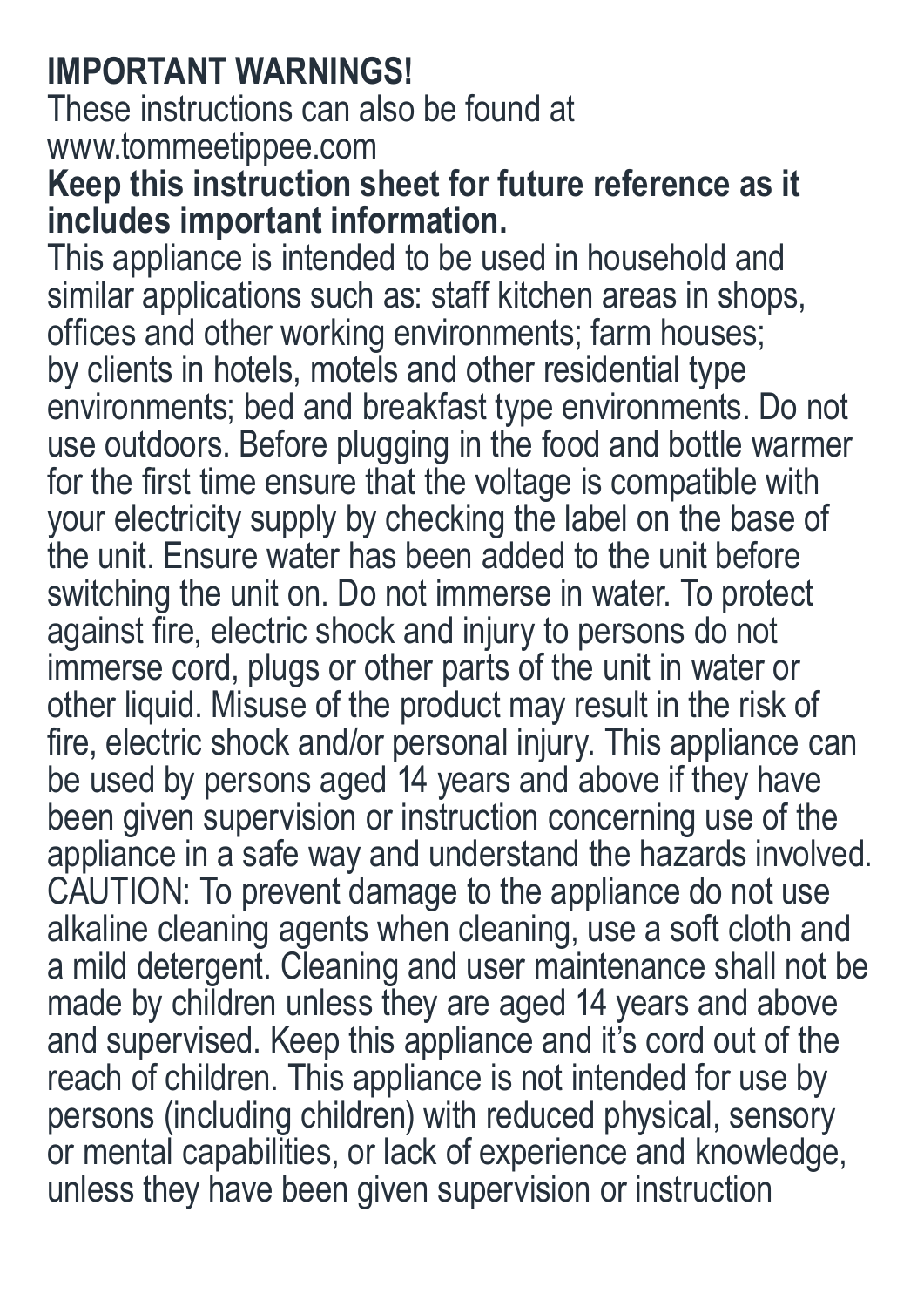concerning the use of the appliance by a person responsible for their safety. Children do not understand the dangers associated with operating electrical appliances. Never allow children to use this appliance. The heating element surface is subject to residual heat after use. Do not touch hot surfaces use handles and knobs. Ensure that the heating guidelines are followed to ensure that the food is not heated for too long. For your child's safety – Always check food temperature before feeding by testing on a sensitive part of your skin. Do not operate any appliance with a damaged cord or plug or after the appliance malfunctions or has been damaged in any manner. If the supply cord is damaged it must be changed by a qualified person in order to avoid a hazard. Always use on a dry flat heat resistant kitchen surface. Do not move appliance when in use. Do not let the cord hang over edge of kitchen work surface or touch hot surfaces. The product has been fitted with a cord wind on the base of the unit to allow you to adjust the length of the cord safely. It is recommended that the cord be kept as short as possible. Do not use any accessories other than those supplied with this appliance. The cord must exit the cable tidy using the exit recess. If the cord is correctly placed in the tidy the product will sit level. Do not start using the product if it is not sitting level. Regularly check the cord and plug for signs of damage, if visible remove from use immediately. **The water inside the unit gets very hot and can cause burns, please take care when removing items from the food and bottle warmer. The unit remains on unless it is switched off at the mains.**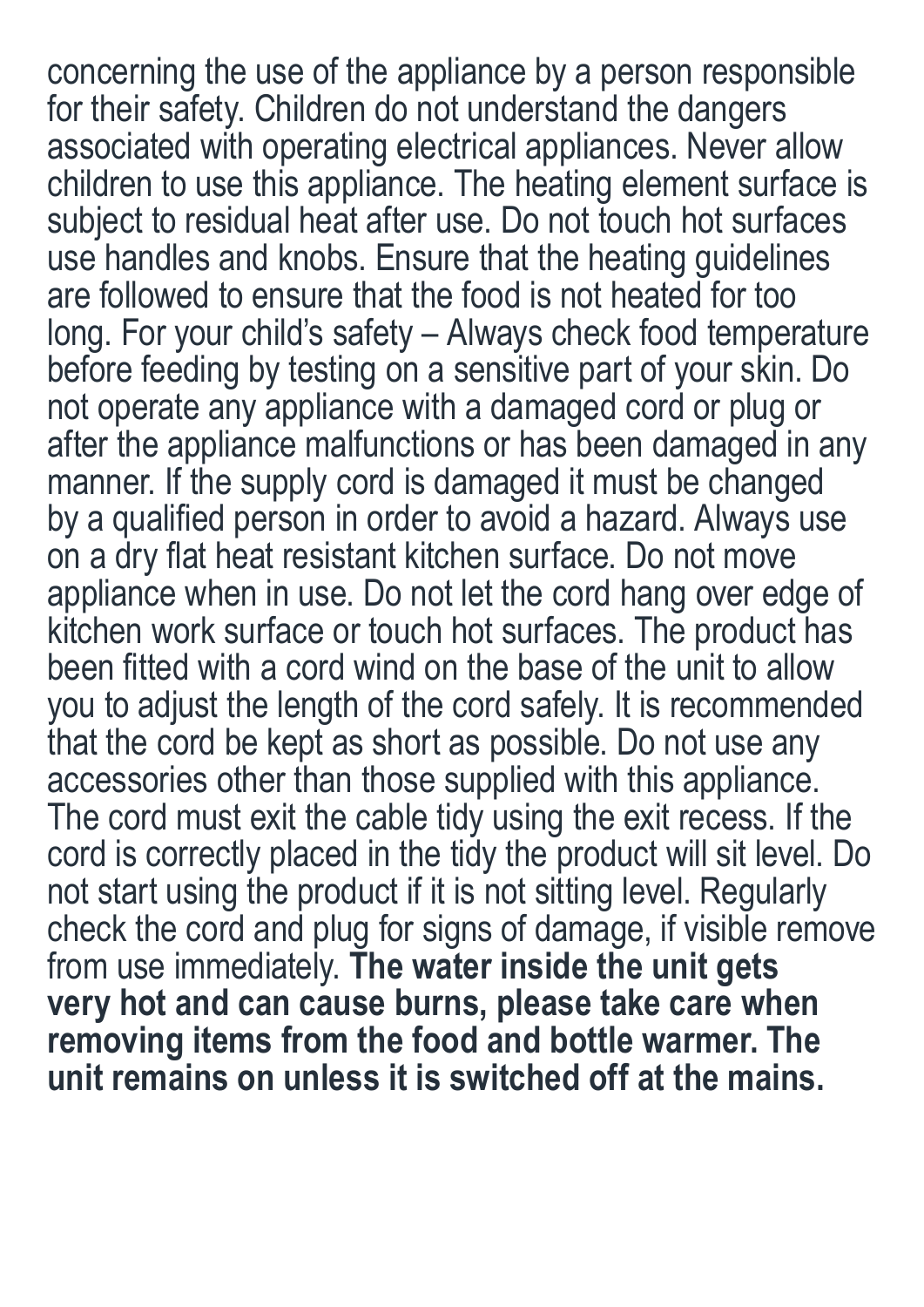#### **USAGE HEATING GUIDELINES**

The speed at which the food and bottle warmer heats the milk or food will depend on the size of the bottle or container and the starting temperature of the milk or food (e.g. room temperature 20℃ or from the refridgerator 5℃).

We recommend that setting  $\mathbb{R}$  is always used for heating up, setting  $\mathbb{R}$  is used for keeping warm only. Setting  $\mathbb{R}$  is a MIN setting and should not be used.

MILK OR FOOD SHOULD NOT BE HEATED FOR OVER 30 MINUTES.

The guide gives an indication of the time you can expect the warmer to take. Maximum average stabilised temperature is approximately 85˚C

### **FOR FEEDING BOTTLES**

- 1. Place filled bottle in the food and bottle warmer.
- 2. Fill the food and bottle warmer with water to the inside edge using a jug or bottle (unless using a 150ml bottle). For a smaller bottle fill to the underside of the screw ring. Never let the water overflow or rise above the neck of the bottle.
- 3. Before plugging in, make sure the food and bottle warmer is switched to the  $\ell$  setting. Ensure your hands are dry.
- 4. Plug in the unit to the mains and switch the mains on.
- 5. Turn dial to setting . The amber light will turn on to indicate the food and bottle warmer is switched on and is heating up.
- 6. Once the water is heated, the amber light will switch off to indicate that the thermostat will maintain the temperature of the water. It does not indicate that the milk is ready. Please refer to the timings table in this manual to find out how long the milk should be heated for.
- 7. Heat the milk to the desired temperature. Ensure that the heating guidelines are followed to ensure that the milk is not heated for too long.
- 8. Take care when removing the bottle, as it and the surrounding water will be hot.
- 9. For your child's safety always check milk temperature before feeding by testing on a sensitive part of your skin. Take care not to overheat the milk. Gently agitate the bottle prior to feeding.
- 10. During feeds the bottle can be placed back in the warmer to keep milk warm by using setting  $\ell$ . The thermostat will maintain the temperature of the water. In doing this the indicator light will switch to amber to indicate the warmer is heating up.
- 11. Turn back the dial to setting  $\lambda$  and unplug the unit after feeding.
- 12. Empty the unit of any water and wipe dry.

#### **FOR BABY JARS**

- 1. Remove the lid and place jar in the food and bottle warmer.
- 2. Fill the food and bottle warmer with water to the inside edge using a jug or bottle. Ensure the water level is lower than the rim of the jar.
- 3. Before plugging in, make sure the food and bottle warmer is switched to the setting  $\langle \cdot \rangle$ .
- 4. Plug in the unit to the mains and switch the mains on.
- 5. Turn dial to setting  $\mathcal{W}$  to heat up food. The amber light will turn on to indicate the food and bottle warmer is switched on and is heating up.
- 6. Once the water is heated, the amber light will switch off to indicate that the thermostat will maintain the temperature of the water. It does not indicate that the food is ready. To ensure that the food stays at the temperature you have selected, the thermostat will maintain the temperature of the water. In doing this the indicator light may switch to amber whilst you are heating the food.
- 7. Heat food to the desired temperature. Ensure that the heating guidelines are followed to ensure that the food is not heated for too long. Please refer to table provided in this leaflet.
- 8. Take care when removing the jar, as the surrounding water will be hot.
- 9. For your child's safety Always check food temperature before feeding by testing on a sensitive part of your skin. Take care not to overheat the food.
- 10. During feeds the jar can be placed back in the food and bottle warmer to keep food warm by using setting  $\ell$ . The thermostat will maintain the temperature of the water. In doing this the indicator light will switch to amber to indicate the warmer is heating up.
- 11. Turn back the dial to setting  $\lambda$  and unplug the unit after feeding.
- 12. Empty the unit of any water and wipe dry.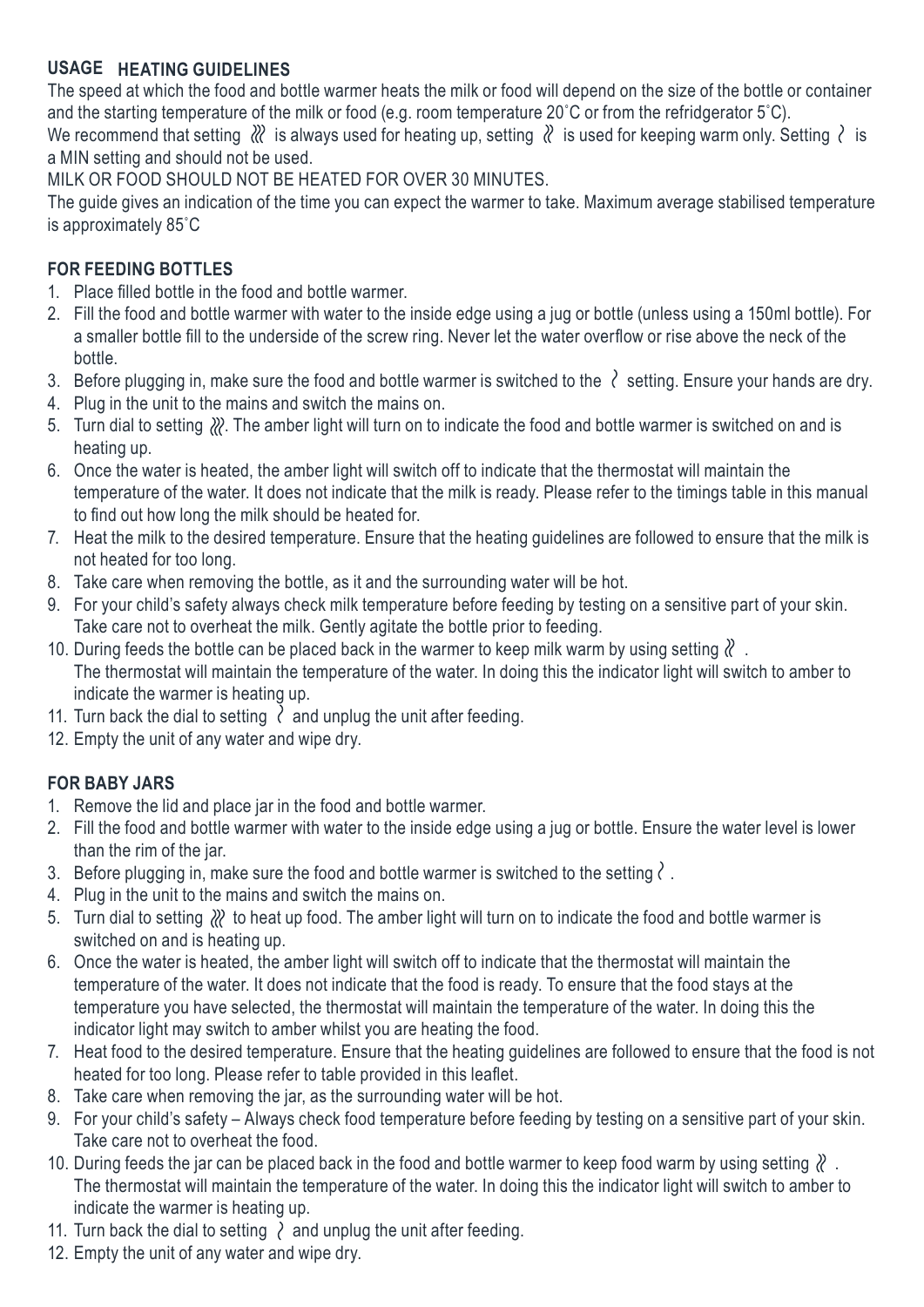#### **HEATING GUIDELINES**

| <b>INITIAL</b><br><b>TEMPERATURE</b><br>OF FOOD | 150ml (5oz)<br>tommee tippee<br>closer to nature bottle | 260ml (9oz)<br>tommee tippee<br>closer to nature bottle | 340ml (12oz)<br>tommee tippee<br>closer to nature bottle | food jar<br>113g (4oz) |
|-------------------------------------------------|---------------------------------------------------------|---------------------------------------------------------|----------------------------------------------------------|------------------------|
| <b>SETTING</b>                                  | ∛<br>setting 3                                          | ℛ<br>setting 3                                          | ∦<br>setting 3                                           | ∛<br>setting 3         |
| <b>FROM FRIDGE</b><br>5°C (40°F)                | 5 minutes                                               | 8 minutes                                               | 10.5 minutes                                             | 16 minutes             |
| <b>ROOM TEMP</b><br>20°C (70°F)                 | 4 minutes                                               | 6 minutes                                               | 8 minutes                                                | 13 minutes             |

#### **CLEANING**

Unplug and allow to cool before cleaning. After each use pour away remaining water from the food and bottle warmer base by the tipping the food and bottle warmer sideways over a sink and wipe clean with a damp cloth only. Do not clean with abrasive cleaners or allow to come into contact with solvents or harsh chemicals, damage could result.

#### **DE-SCALING**

The frequency of de-scaling should be as follows: Hard water – 7 days

Medium – 14 days

Soft – 21 days

You can find out your water quality via your water provider. Unplug the food and bottle warmer and allow to cool before cleaning. After each use pour away remaining water from the food and bottle warmer base by the tipping the food and bottle warmer sideways over a sink and wipe clean with a damp cloth only. A build up of limescale can negatively affect the performance of the food and bottle warmer. We recommend carrying out the descaling process as per above frequency guidelines to ensure the food and bottle warmer continues to work efficiently. Living in a hard water area can produce limescale quicker than other areas therefore descaling is required sooner. Use a descaler that is suitable for use with stainless steel and use as per the manufacturer's guidelines. Alternatively you can use white vinegar to descale your food and bottle warmer, please use as per manufacturer's guidelines. Once you have descaled then perform a final cleaning cycle. You may need to repeat the process if you find that limescale is still present. DO NOT use metal objects or scourers to clean your food and bottle warmer. DO NOT use bleach to clean the food and bottle warmer. DO NOT use abrasive or anti-bacterial materials.